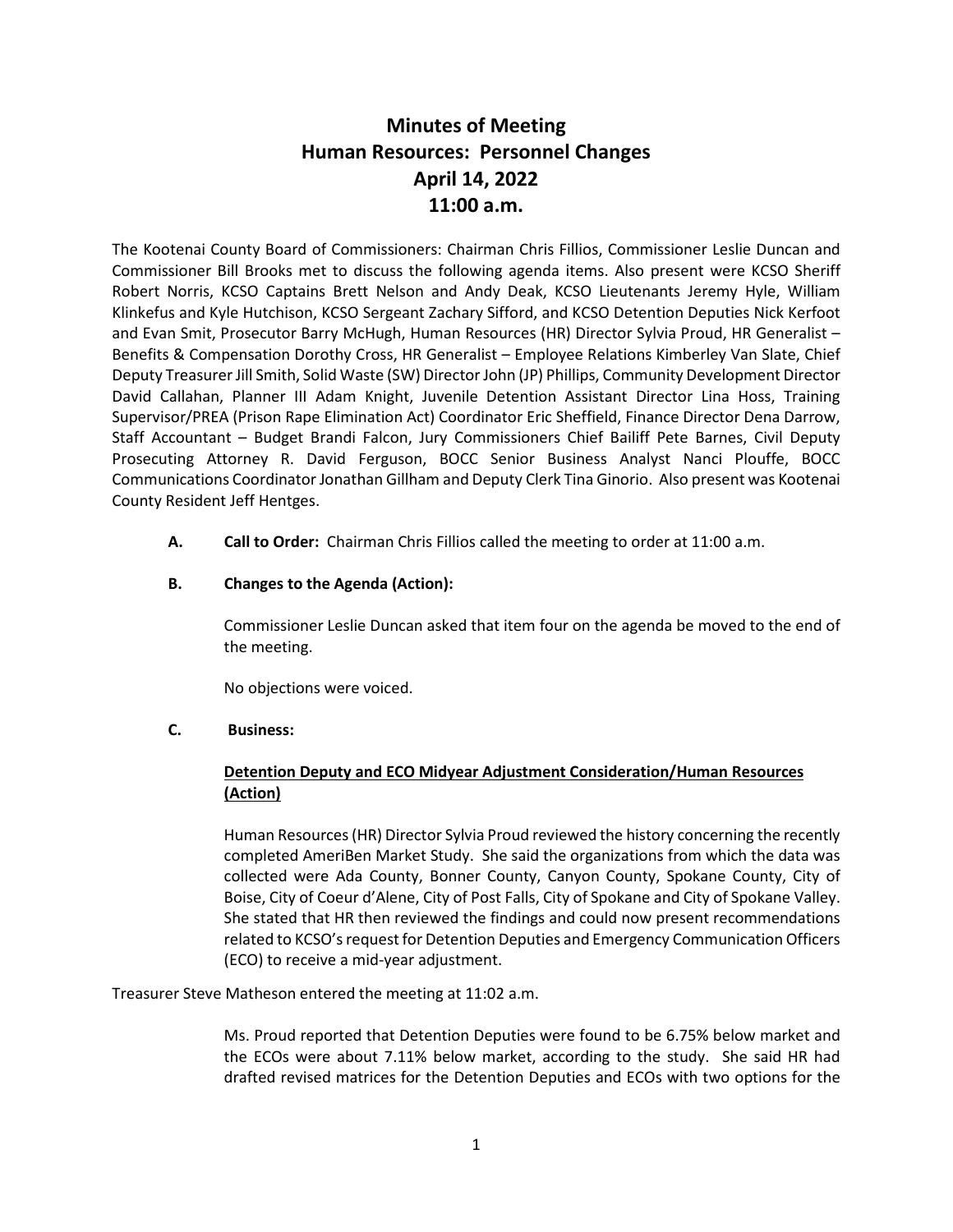Board to consider. She noted that the options had been reviewed with KCSO Captain Brett Nelson and KCSO Personnel Technician Marcia Heglie.

Civil Deputy Prosecuting Attorney Darrin Murphey entered the meeting at 11:03 a.m.

Ms. Proud explained that Option One would include updating the two matrices, according to the percentages resulting from the Market Study, to bring the Detention Deputies and ECOs to the new market rates.

Ms. Proud said Option Two would bring the County more into alignment with wider industry standards and improve recruiting efforts. She noted that the Sheriff's Office representatives had expressed a preference for Option Two. She explained this would eliminate the "Entry Level" status for first year employees for both Detention Deputies and ECOs. She said they would be hired at "Level One" on the appropriate matrix.

KCSO Sheriff Robert Norris stated that he had not seen any of this information and had not been present at the meeting she referenced. He asked for copies of the documents.

Ms. Proud provided him with copies.

Ms. Proud reported that the cost difference between Option One and Option Two was about \$33,383. Option One's total annual loaded cost would be \$458,440; FY22's impact would be \$229,220. Option Two's total annual loaded cost would be \$525,206; FY22's impact would be \$262,603.

Both Commissioner Duncan and Commissioner Bill Brooks indicated that they favored Option Two.

Chairman Fillios reminded those present that \$300,000 had been set aside in FY22's Budget for Detention Deputies and ECOs. He remarked that another option would be to distribute those funds over the next 90 days. In response to his question, Ms. Proud confirmed that this would include about 87 people. He said that it would work out to about \$1,000 per person per month for the next three months.

Commissioner Brooks commented that his suggestion would not affect the recruitment issues, although it would probably help retention.

Sheriff Norris disputed the markets used in the study. He said he felt Spokane was the only market with which KCSO was competing. He pointed out the problems with finding housing at a reasonable price in this area and said that hiring people who already lived nearby was more practical than trying to get someone to move into the County. He asked the Commissioners to prioritize public safety and suggested that a wage analysis be performed in addition to the market study.

Coeur d'Alene Press Reporter Kaye Thornbrugh entered the meeting at 11:12 a.m.

KCSO Captain Brett Nelson asked whether the ECO supervisors had been included in the proposed adjustments. When Ms. Proud said they had not, he pointed out that the supervisors were covering shifts on the lines and asked that they be included also.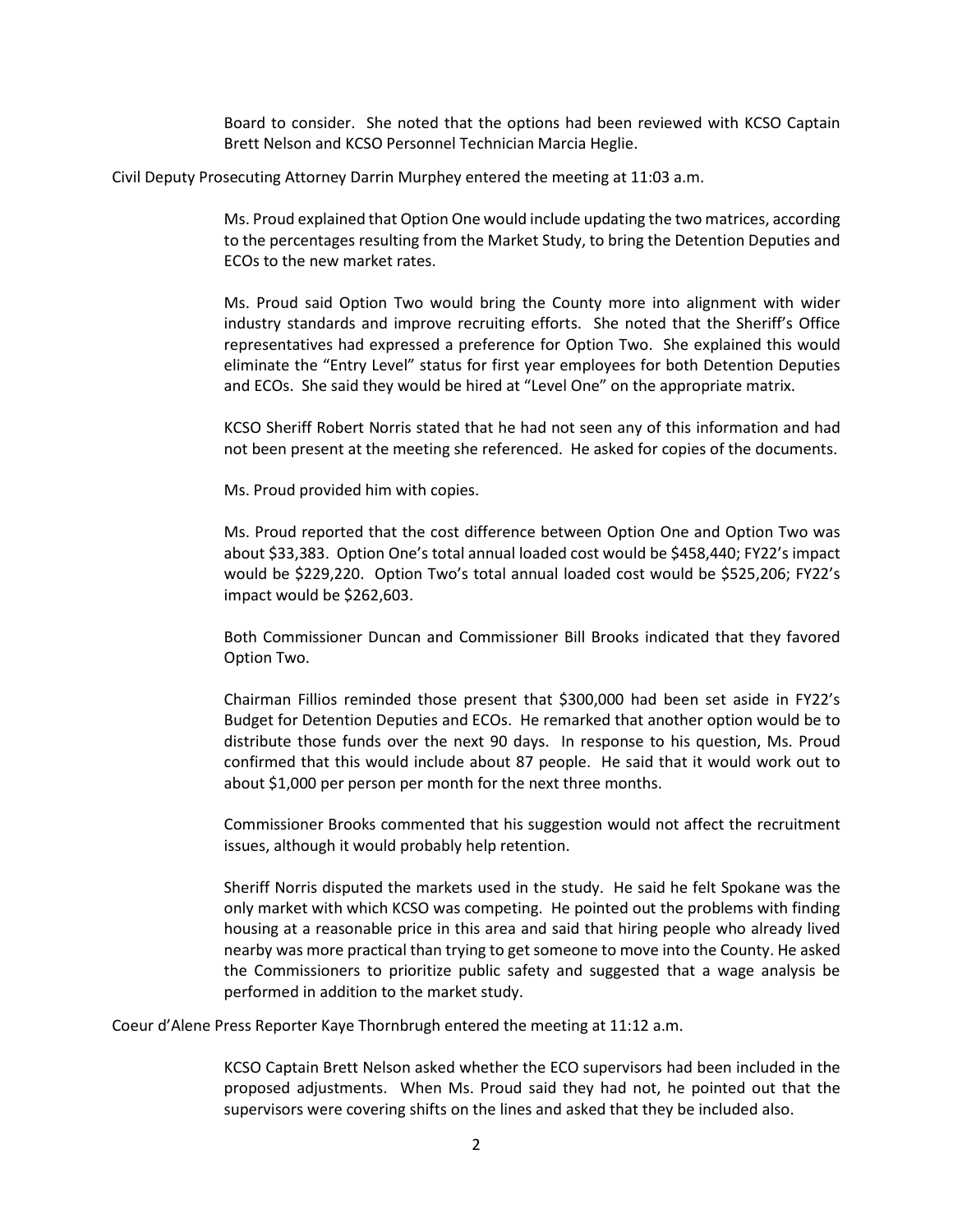Sheriff Norris asked that he be allowed to exit the meeting to consult with his staff about the options presented, then return later to discuss this further with the Commissioners.

No objections were voiced.

Sheriff Norris, Captain Nelson, KCSO Captain Andy Deak, KCSO Lieutenants Kyle Hutchison, William Klinkefus and Jeremy Hyle, KCSO Sergeant Zachary Sifford and KCSO Detention Deputies Nicholas Kerfoot and Evan Smit exited the meeting at 11:16 a.m.

> Chairman Fillios indicated that the discussion would continue before the end of the meeting.

## **PERSI Rule of 80 Discussion/Auditor's Office/Human Resources (Action)**

Finance Director Dena Darrow reported that two laws had been passed by the legislature, one that affected AMP (Adult Misdemeanor Probation), Juvenile Detention and Juvenile Probation, and the other that affected ECOs. She explained these employees would thereby be moved from "Rule of 90" under PERSI to "Rule of 80," with the change to take effect July 1, 2022. She said that, from July 1 to September 30, the net impact to the County had been estimated at \$3,900 and, for a full year, the impact would be about \$15,584.

Chairman Fillios confirmed that no action was required at this time.

## **Request for Temporary Paid Intern/Juvenile Detention**

Juvenile Detention Training Supervisor/PREA (Prison Rape Elimination Act) Coordinator Eric Sheffield asked the Board to approve his request for a paid intern at Grade 7, Step 1. He explained that the intern would help fill a vacant security staff position and that his department had sufficient salary savings to cover the cost. He said the position would run from May 16, 2022 through August 22, 2022.

Commissioner Duncan moved that the Board approve the request for a temporary paid intern, as outlined, for Juvenile Detention. Commissioner Brooks seconded the motion. There being no further discussion, Deputy Clerk Ginorio called the roll:

Commissioner Brooks: Aye Commissioner Duncan: Aye Chairman Fillios: Aye The motion carried.

> **Executive Session pursuant to Idaho Code** *§74-206(1)(a)* **to consider hiring a public officer, employee, staff member or individual agent. – BOCC Division (Closed Session – Discussion)**

**Decisions/Direction (Open Meeting – Action)**

No information requiring an Executive Session was submitted.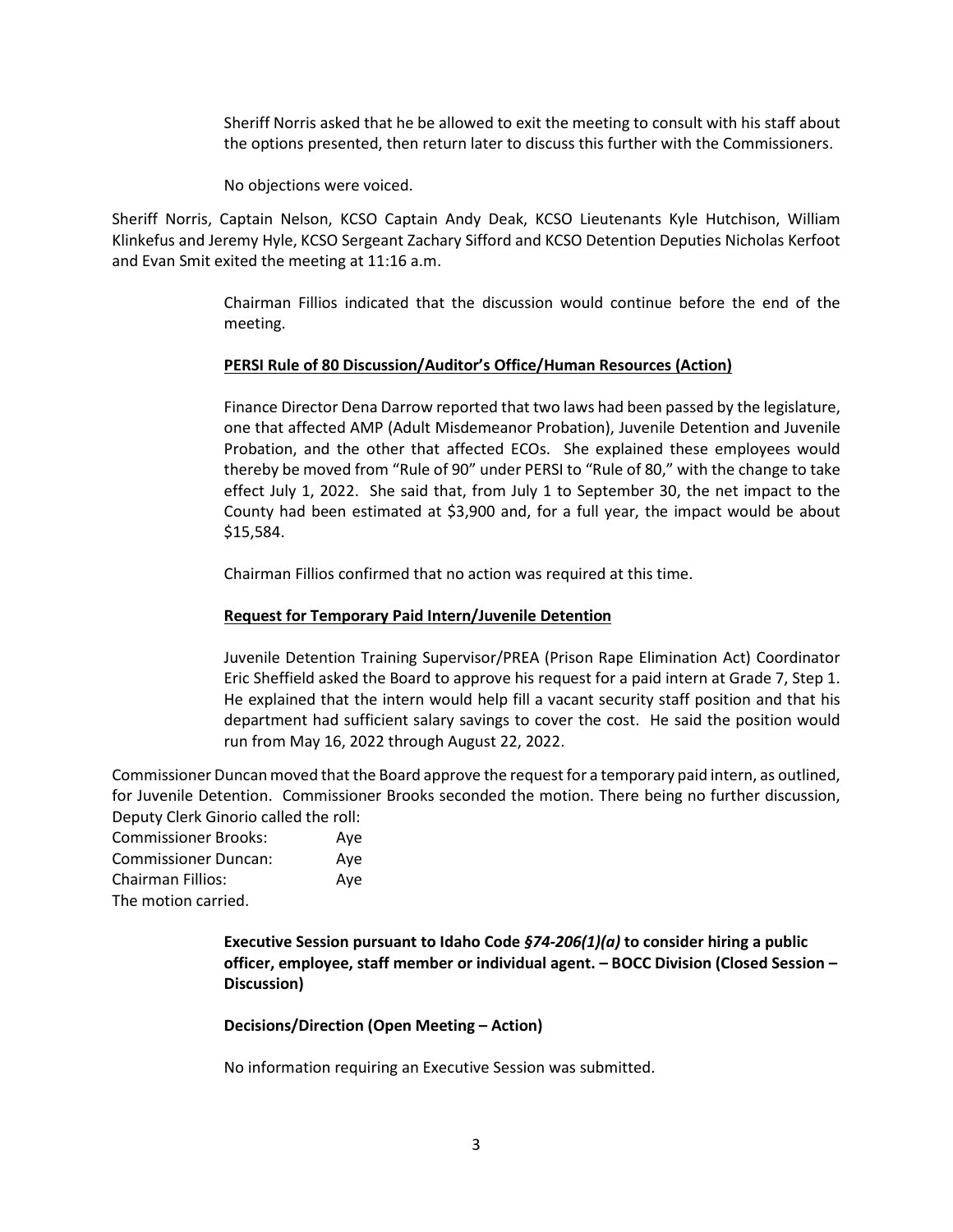Mr. Sheffield and Juvenile Detention Assistant Director Linda Hoss exited the meeting at 11:19 a.m.

Chairman Fillios remarked that item four from the agenda would be addressed at the end of the meeting.

# **Reclassification Grade Adoption/Jury Commission Administration Secretary – Human Resources (Action)**

Human Resources (HR) Generalist – Employee Relations Kimberley Van Slate commented that this item and the following one were linked. She asked the Board to approve the reclassification for grade adoption for the Jury Commission Administration Secretary and the increase resulting from the reclassification. She said the position would be moved from a Grade 3 to a Grade 5 and retitled as Jury Commission Administration Secretary.

Ms. Van Slate stated that the Auditor's Office had provided a cost projection of \$5,813 annually.

Commissioner Duncan asked why this change had not been held until Budget Season began.

Ms. Van Slate replied that the change had been so significant that it needed to be addressed sooner.

Commissioner Duncan moved that the Board approve the reclassification grade adoption for the Jury Commissioner Administration Secretary. Commissioner Brooks seconded the motion. There being no further discussion, Deputy Clerk Ginorio called the roll:

| <b>Commissioner Brooks:</b> | Ave |
|-----------------------------|-----|
| <b>Commissioner Duncan:</b> | Ave |
| Chairman Fillios:           | Ave |
| The motion carried.         |     |

# **Request for Increase Resulting from Reclassification – Administrative Secretary, Bailiff's Office**

Commissioner Duncan moved that the Board approve the request for increase resulting from reclassification. Commissioner Brooks seconded the motion. There being no further discussion, Deputy Clerk Ginorio called the roll:

| <b>Commissioner Brooks:</b> | Aye |
|-----------------------------|-----|
| <b>Commissioner Duncan:</b> | Aye |
| Chairman Fillios:           | Aye |
| The motion carried.         |     |

**Executive Session pursuant to Idaho Code** *§74-206(1)(b)* **to consider the evaluation, dismissal or disciplining of, or to hear complaints or charges brought against, a public officer, employee, staff member or individual agent. – BOCC Division (Closed Session – Discussion)**

**Decisions/Direction (Open Meeting – Action)**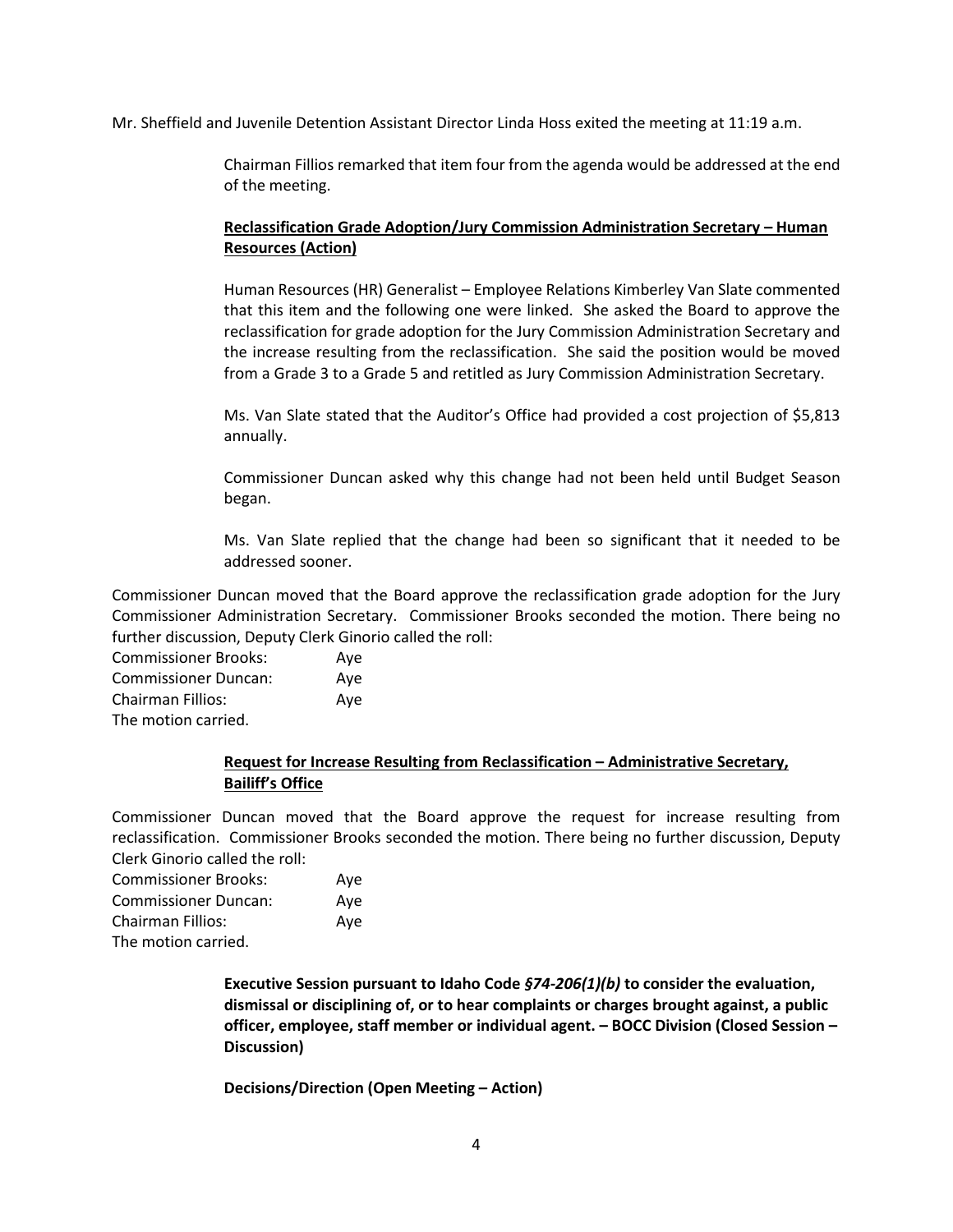No information requiring an Executive Session was submitted.

#### **Request for Position Overlap – Bailiff's Office**

Jury Commissioners Chief Bailiff Pete Barnes explained that one of his staff had been out since January, would not be returning to service, but would remain on the payroll until July. He asked the Board's approval to hire a replacement four to six weeks before the other person's final departure, so the new employee could be trained and ready to take a full duty load.

Commissioner Duncan moved that the Board approve the position overlap for the Bailiff's Office as outlined. Commissioner Brooks seconded the motion. There being no further discussion, Deputy Clerk Ginorio called the roll:

| <b>Commissioner Brooks:</b> | Aye |
|-----------------------------|-----|
| <b>Commissioner Duncan:</b> | Ave |
| <b>Chairman Fillios:</b>    | Aye |
| The motion carried.         |     |

Mr. Barnes exited the meeting at 11:25 a.m.

**Executive Session pursuant to Idaho Code** *§74-206(1)(a)* **to consider hiring a public officer, employee, staff member or individual agent. – BOCC Division (Closed Session – Discussion)**

**Decisions/Direction (Open Meeting – Action)**

No information requiring an Executive Session was submitted.

## **Reclassification Results for Permit Coordinator – Site Disturbance/ Human Resources (Action)**

# **Reclassification Grade Adoption, Permit Coordinator – Site Disturbance/Human Resources (Action)**

Ms. Van Slate requested the Board's approval to implement the reclassification results for the position of Permit Coordinator – Site Disturbance. She explained that a Customer Service Technician position would be upgraded to Permit Coordinator, specifically to handle site disturbance permits. She said this would be a change from Grade 4 to Grade 5, with a corresponding increase in pay.

Community Development Director David Callahan pointed out that this person had actually been performing those duties and that this would correct a disparity between the person's pay and duties.

Commissioner Duncan commented that the FY23 increase would be \$3,282.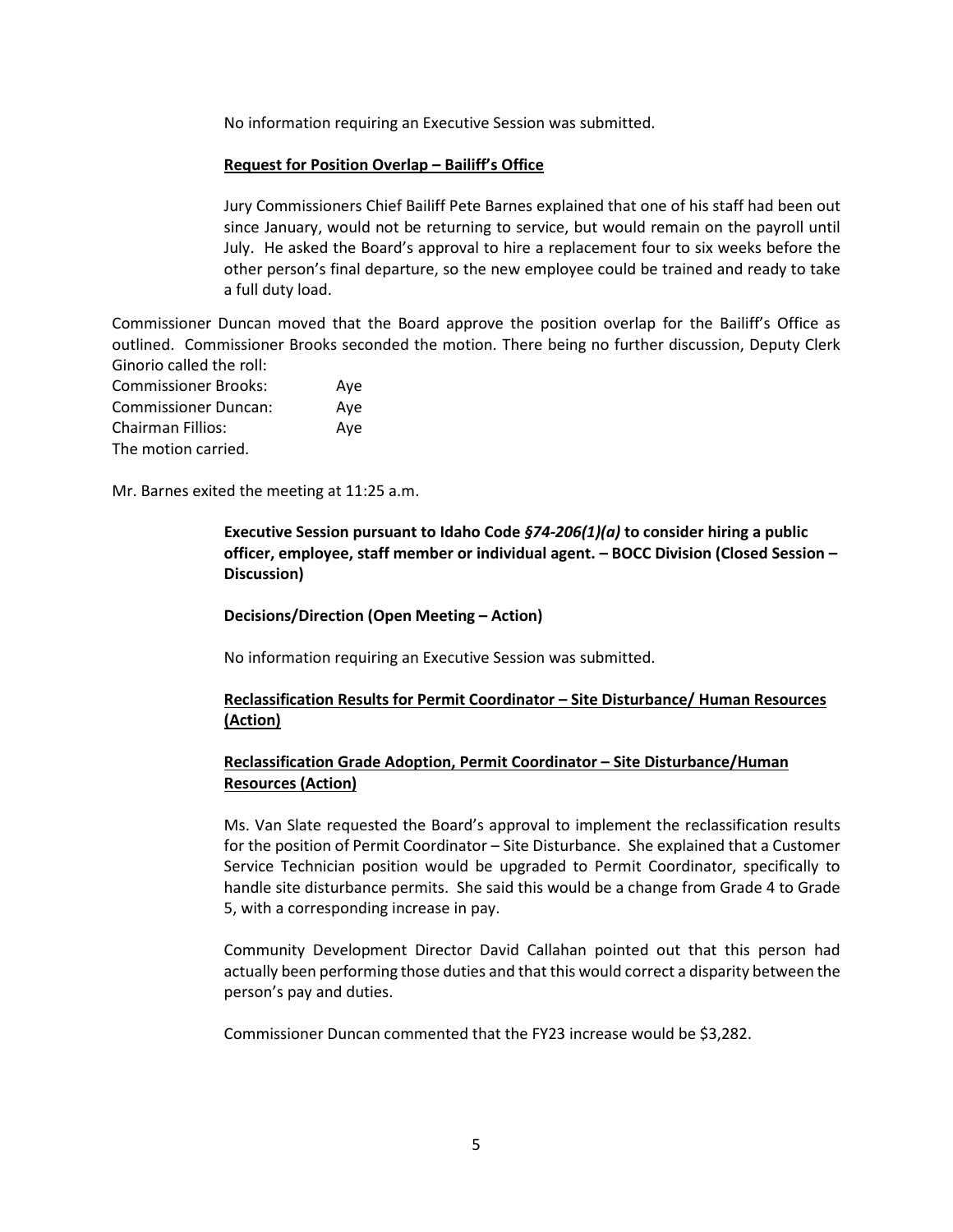Mr. Callahan said that Community Development would be coming before the Board this year regarding an increase in the fees they charged. He said the increased fees would cover this change and other adjustments they planned to make.

Civil Deputy Prosecuting Attorney R. David Ferguson confirmed that items eight and nine could be covered in a single motion.

Commissioner Duncan moved that the Board approve the reclassification results for Permit Coordinator and reclassification grade adoption. Commissioner Brooks seconded the motion. There being no further discussion, Deputy Clerk Ginorio called the roll:

Commissioner Brooks: Aye Commissioner Duncan: Aye Chairman Fillios: Aye The motion carried.

## **Request for Increase Resulting from Reclassification – Permit Coordinator/Community Development**

Commissioner Duncan moved that the Board approve the increase resulting from the reclassification for the Permit Coordinator. Commissioner Brooks seconded the motion. There being no further discussion, Deputy Clerk Ginorio called the roll:

| <b>Commissioner Brooks:</b> | Aye |
|-----------------------------|-----|
| <b>Commissioner Duncan:</b> | Aye |
| Chairman Fillios:           | Aye |
| The motion carried.         |     |

**Executive Session pursuant to Idaho Code** *§74-206(1)(b)* **to consider the evaluation, dismissal or disciplining of, or to hear complaints or charges brought against, a public officer, employee, staff member or individual agent. – BOCC Division (Closed Session – Discussion)**

## **Decisions/Direction (Open Meeting – Action)**

No information requiring an Executive Session was submitted.

Mr. Callahan and Community Development Planner III Adam Knight exited the meeting at 11:29 a.m.

Sheriff Norris, Captain Deak, Captain Nelson, Lieutenant Hutchison, Lieutenant Klinkefus, Lieutenant Hyle, Sergeant Sifford, Deputy Kerfoot and Deputy Smit re-entered the meeting at 11:31 a.m.

Chairman Fillios indicated that discussion on item one from the agenda would resume.

Sheriff Norris reminded Ms. Proud that she, in a previous meeting, had said that the cost of living in Kootenai County was 35% more than in Spokane County.

Ms. Proud confirmed that this was correct, based on the data HR had received from AmeriBen.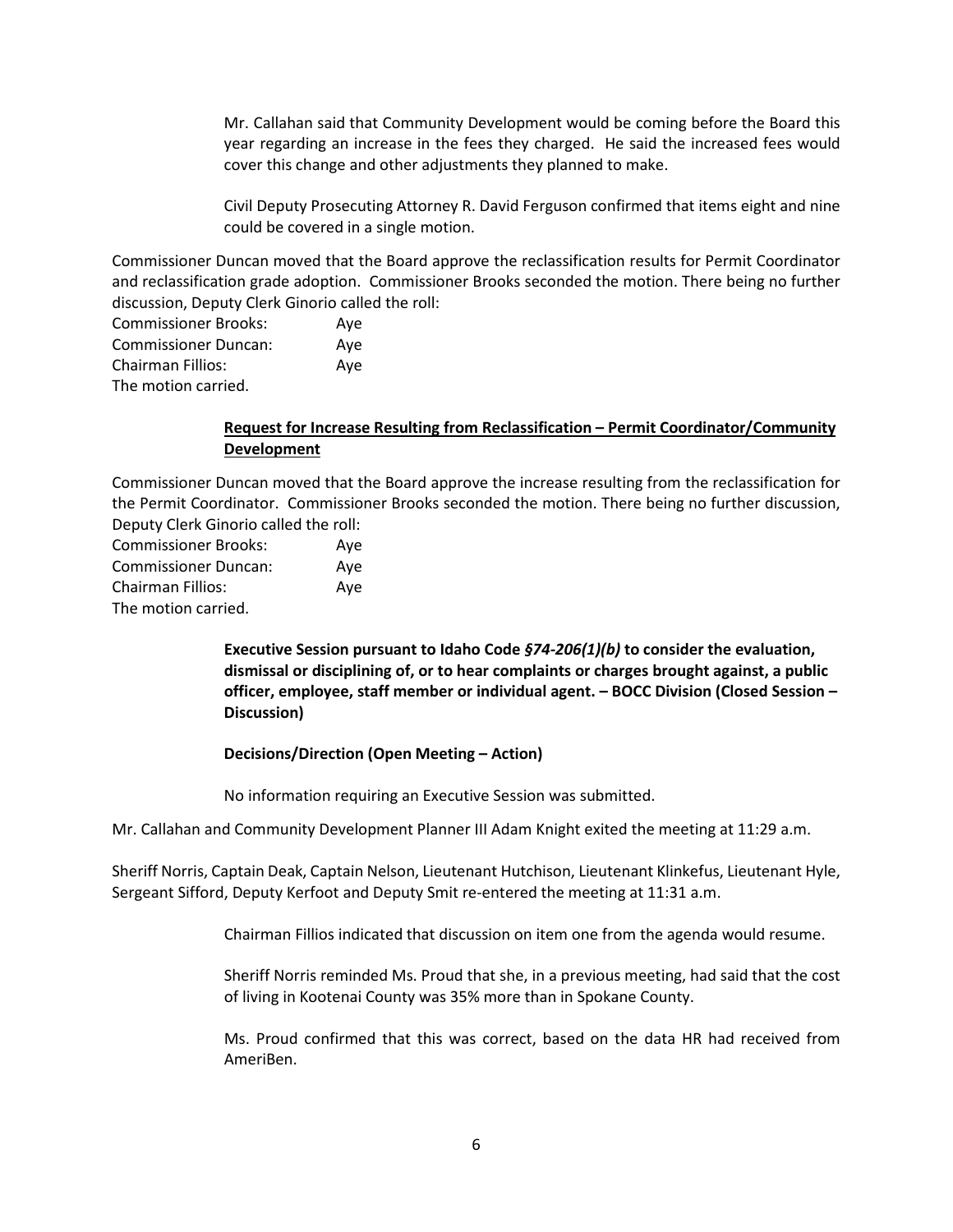Sheriff Norris asked if that fact had been taken into account by the wage study and its resulting recommendations.

Ms. Proud said she had previously provided both the Cost of Living and the Cost of Labor to the Board. She stated that the industry trend was to use Cost of Labor when determining pay structures. She explained the way in which the study had used the data provided from the different markets and that Cost of Living adjustments had not been factored in.

Sheriff Norris said that he did not think that the proposed adjustments were sufficient to solve the problems KCSO had been experiencing. He asked if a separate entity could be hired to perform a wage analysis, rather than a wage study.

Ms. Proud replied that a wage analysis was the same thing as a wage study and explained again how the information from the wage study had been used to formulate their recommendations.

Sheriff Norris continued to dispute the validity of the markets used in the study. He indicated he did not think the results really reflected the situation in Kootenai County. He asked the Board to consider continuing the \$500 per month retention stipend KCSO staff were receiving and to revisit the topic in three weeks. He stated that the President of the Employee Association wished to pay for a wage analysis, to collect additional information for consideration.

Chairman Fillios acknowledged Sheriff Norris' concerns and said the Board would continue to do all it could to alleviate the situation. He said they were trying to get the Sheriff's staff some additional money now and leaving the possibility open for more adjustments during the upcoming Budget Season.

Sheriff Norris suggested that Year Three/Level One become the first step on the matrices under discussion.

Ms. Proud explained the revision of the AmeriBen data, based on Spokane County's update on their collective bargaining agreement. She said there had been no errors made in the study; information was updated on April 8, 2022.

Sheriff Norris said that the wage study included information from counties that were irrelevant to Kootenai County's market.

Commissioner Duncan asked how many people KCSO had in training at the moment.

Sheriff Norris replied that there were fourteen in training for Detention Deputy as of last week. He said there were two Control Room Operator vacancies and four Jail Clerk vacancies. He restated his conviction that the proposed changes would not be enough to correct their situation.

Lieutenant Hutchison provided additional information on the problems they were having in recruiting and retention.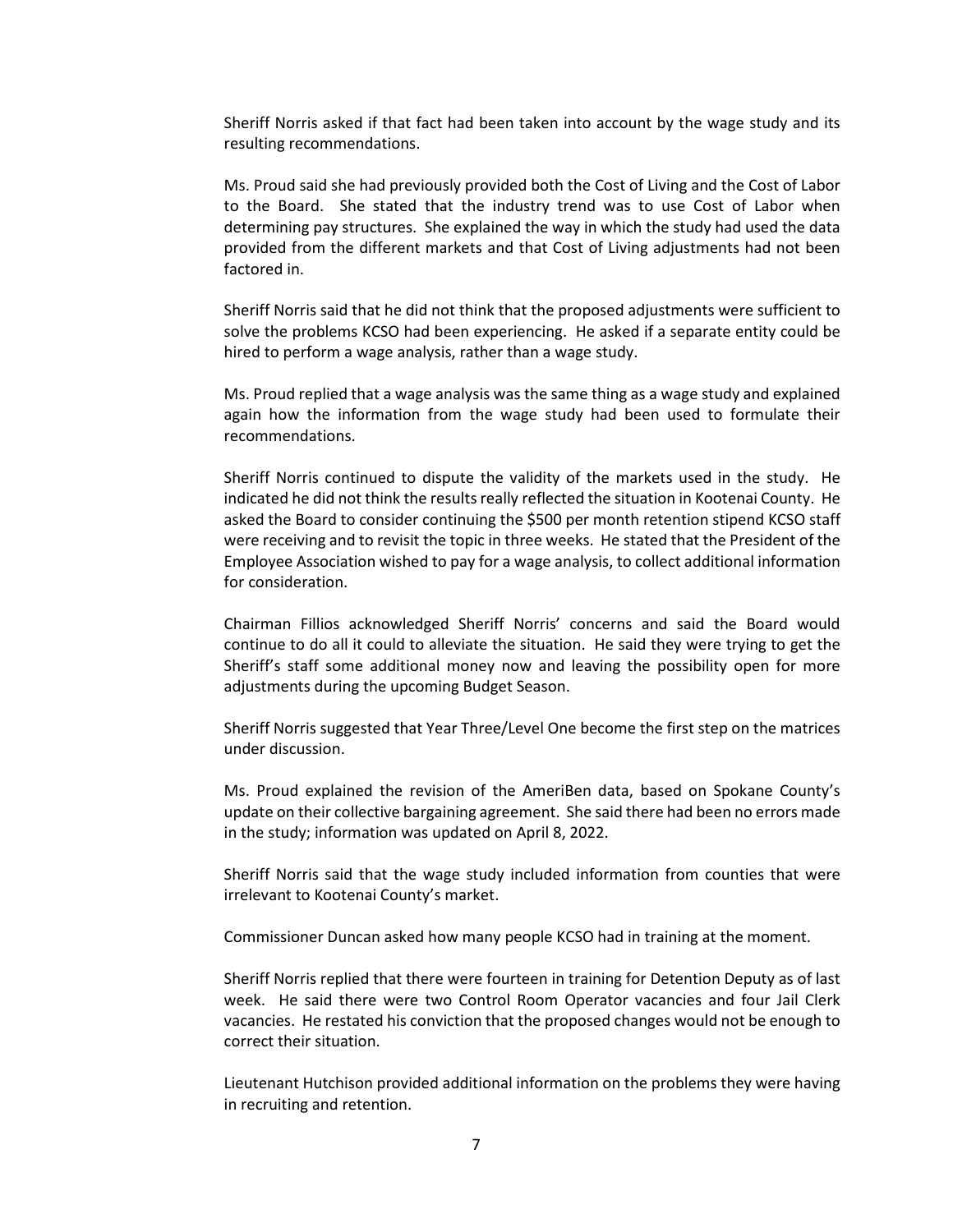Chairman Fillios commented that Treasurer Matheson had suggested a Permanent Override Levy for KCSO which, if the taxpayers approved it, would provide between \$2 and \$5 million per year in additional funding for public safety. He said he thought that might be the best long term solution. He reviewed the current options once more: distribute the \$300,000 over the next 90 days to approximately 87 employees or go with Option 2, a wage increase.

Sheriff Norris said that, if he had to choose, he would choose Option 2, but he wanted to be sure everyone understood that, while this would be a step in the right direction, it would not fully solve their problem.

Commissioner Duncan moved that the Board approve Detention Deputy and Emergency Communication Officer mid-year adjustment as proposed for Option 2, which would then eliminate Call Taker and DDE Grade for pay bands. Commissioner Brooks seconded the motion. There being no further discussion, Deputy Clerk Ginorio called the roll:

Commissioner Brooks: Aye Commissioner Duncan: Aye Chairman Fillios: Aye The motion carried.

Treasurer Matheson and Chief Deputy Treasurer Jill Smith exited the meeting at 11:46 a.m.

Chairman Fillios remarked that the Board was aware that there was still a lot of work left to do in this area.

Ms. Proud said HR's next step would be to update the Sworn Officer Matrix and bring that to the Board for approval, along with the associated individual employee documents. She said they would anticipate completion of the adjustments for next pay period.

Chairman Fillios stated that the Commissioners would now address item four from the agenda.

#### **Request for Employee Administrative Pay/Solid Waste**

Commissioner Duncan moved that the Board enter into Executive Session pursuant to Idaho Code *§74- 206(1)(b),* to consider the evaluation of an employee. Commissioner Brooks seconded the motion. There being no further discussion, Deputy Clerk Ginorio called the roll:

Commissioner Brooks: Aye Commissioner Duncan: Aye Chairman Fillios: Aye The motion carried.

> Chairman Fillios invited Mr. Ferguson and Mr. Murphey to remain for the Executive Session.

The Board entered into Executive Session at 11:47 a.m.